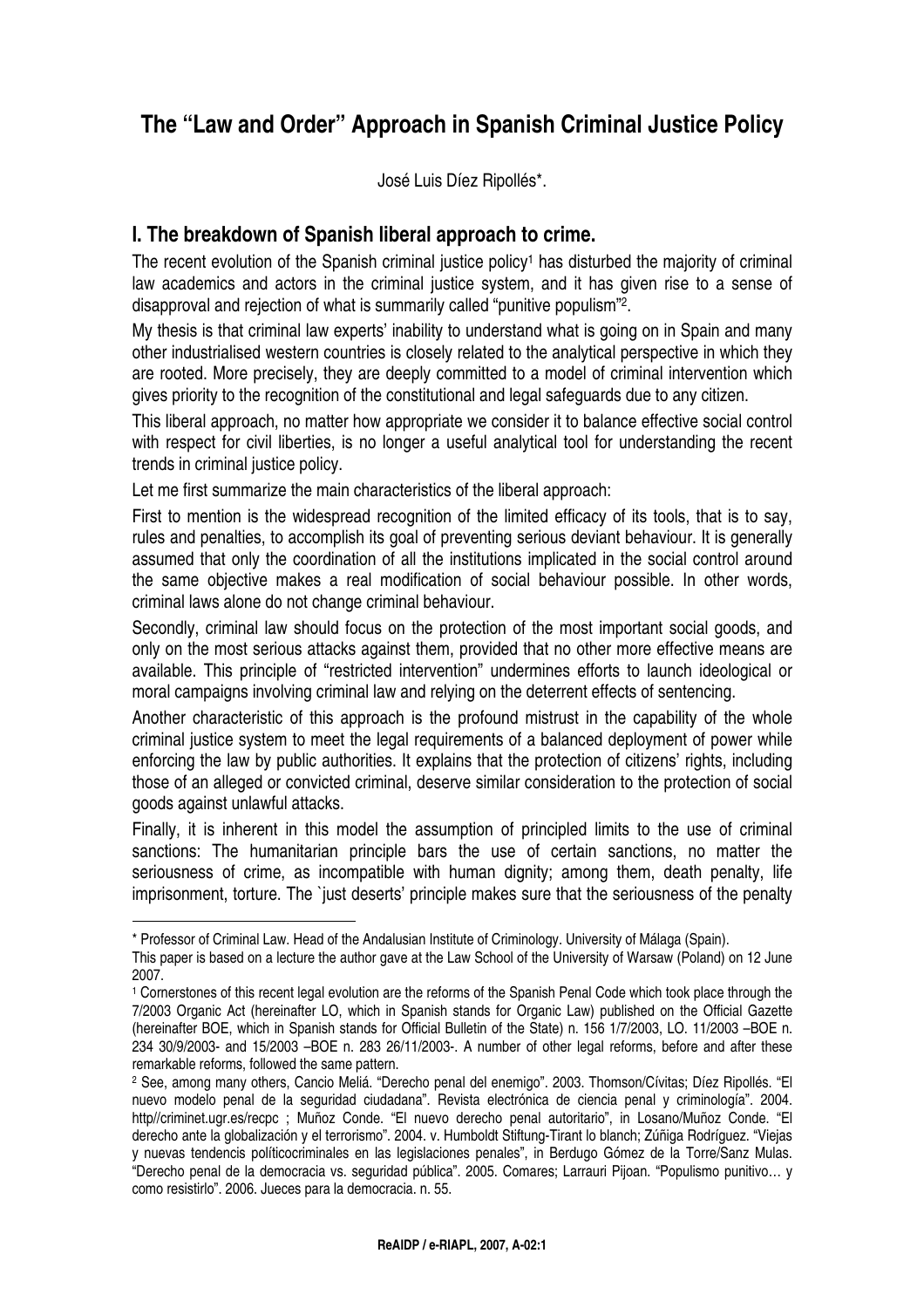corresponds with the seriousness of the offence. And the rehabilitation principle demands that a society imposes sanctions which are able to promote social rehabilitation of the criminal<sup>3</sup>.

Nevertheless, all these features of the liberal approach are now being questioned in broad social, political, even legal circles. Therefore an adequate understanding of what is going on in criminal justice policy should avoid making use of this analytical model.

# **II. In search of a diagnosis.**

Now, I would like to describe a number of social and legal developments taking place in Spain, as an example of what is happening in other western European countries<sup>4</sup>. They will hopefully allow us to identify some key factors which illustrate the actual development occurring in criminal justice policy. For the accomplishment of this analysis I am in debt to Garland, whose reflections about the recent criminal justice policy evolution in the Anglo-Saxon countries have inspired me to a great extent<sup>5</sup>.

### The leading role of common criminality.

 $\overline{a}$ 

After some decades waiting for a real transformation of criminal law, so that crimes of the powerful might receive the attention it merits according to the social damages they cause<sup>6</sup>, law enforcement still follows the traditional pattern, focused on common criminals. Accordingly, there is a widespread feeling of resignation among the public, in view of the obstacles that have emerged in the management of the investigation and prosecution of white-collar crime in the same strict way common crime is usually handled.

It seems that the powerful have taken clear advantage of the ubiquitous safeguards of the liberal approach to avoid the responsibility for their crimes. Furthermore, these types of criminal cases, which are often used in a partisan way by political agents, cast doubt on whether they address real criminal issues or simply form part of a political campaign.

More surprising still is the attitude of a good number of academics, whose worries about the fashionable topic of criminal law expansion are focused on the proliferation of white-collar crimes, but instead of paying attention to the continuous toughening of sanctions against common crime. Some even argue against the use of prison penalties for crimes of the powerful, citing arguments about efficiency<sup>7</sup>.

A good Spanish example is the shortening, by up to six months, of the time the prosecutor has available to file charges against any suspect, except for special cases authorised by the attorneygeneral, a very convenient measure to hinder most of the complex investigations within the

<sup>3</sup> See a more detailed description of the essential characteristics of the liberal approach in: Díez Ripollés. "La racionalidad de las leyes penales". 2003. Trotta. pp. 109-164.

<sup>4</sup> A comprehensive review of the recent criminal law decision-making policy in eleven Western countries can be found in Díez Ripollés-Prieto del Pino-Soto Navarro eds. "La política legislativa penal en Occidente. Una perspectiva comparada". 2005. Tirant.

<sup>5</sup> See Garland. "The culture of control". 2001. The University of Chicago Press.

<sup>6</sup> This debate has been closely connected in Europe with the new requirements that the so-called "risk society" poses in favour of a more active involvement of the criminal law in the prevention of crimes of the powerful. These crimes are often related with a massive use of modern technological tools available in the financial and industrial complex and in the computer and telecommunications services. The German author Ulrich Beck first introduced the concept in the sociological literature –see Beck. "Risikogesellschaft. Auf dem Weg in eine andere Moderne" 1986. Suhrkamp-. For the discussion in Spain see, among others, Mendoza Buergo. "El derecho penal en la sociedad del riesgo". 2001. Cívitas; Silva Sánchez. "La expansion del derecho penal". 2001. 2nd edition. Cívitas; Gracia Martín. "Prolegómenos para la lucha por la modernización y expansión del derecho penal y para la crítica del discurso de la resistencia". 2003. Tirant, Díez Ripollés. "De la sociedad del riesgo a la seguridad ciudadana: un debate desenfocado". 2005. Revista electrónica de ciencia penal y criminología. http//criminet.ugr.es/recpc

<sup>7</sup> See Hassemer. "Viejo y nuevo derecho penal", in Hassemer. "Persona, mundo y sociedad". 1999. Tirant pp. 67-72; Silva Sánchez. op. cit. pp. 149-162.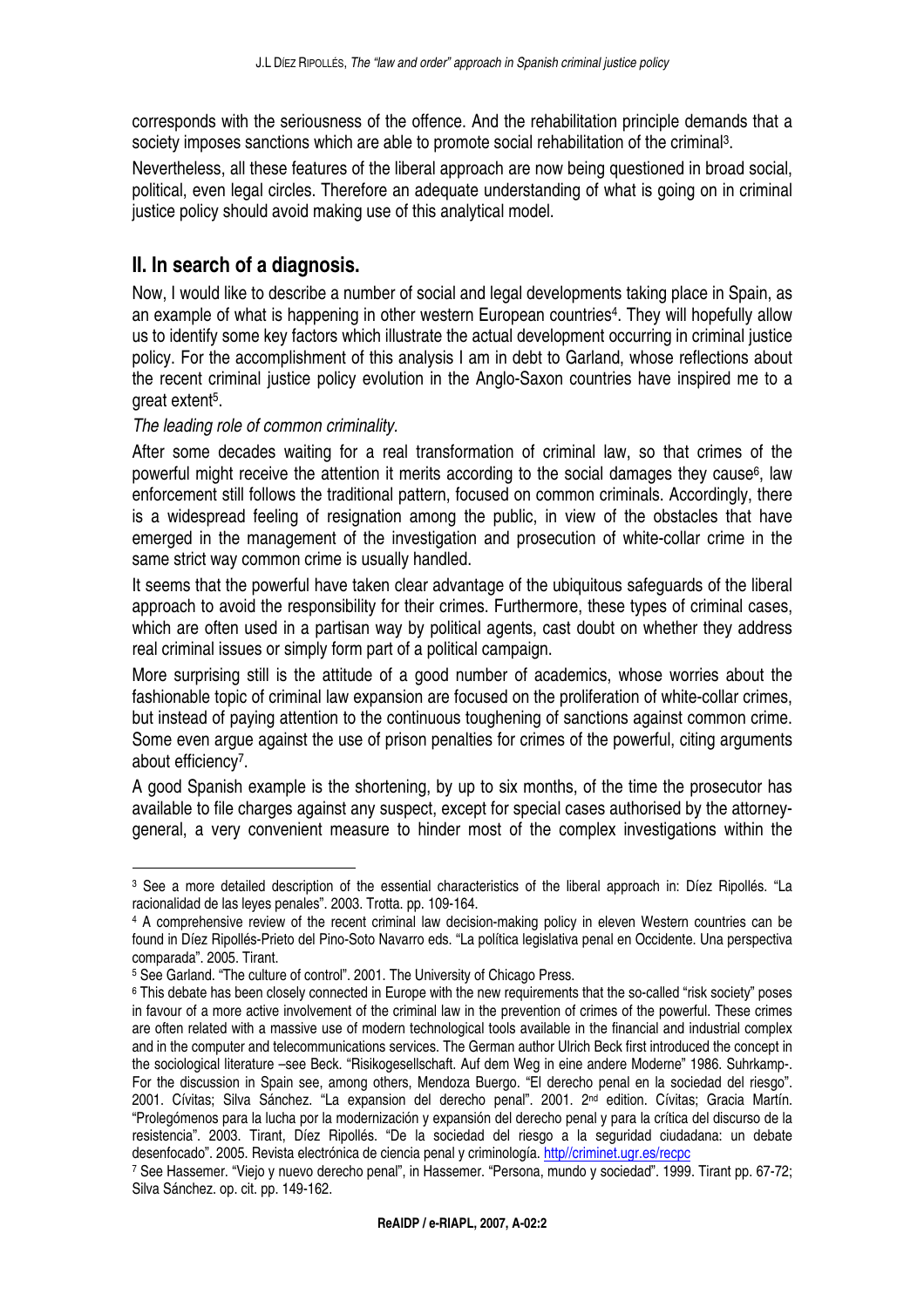socioeconomic field<sup>8</sup>.

Salience of both concern and fear of crime.

Concern and fear of crime have grown in intensity and have widened into social sectors until now rather detached from these emotions.

In Spain concern and fear about crime are currently located among the fifth and sixth most important problems or worries which affect daily life, although specific media campaigns, focused on crime problems and fuelled by political interests, were able to put both issues second or third in the list from the middle of the year 2001 to the year end 2003<sup>9</sup> .

Generalization of these feelings gives rise to varied consequences: On the one hand, opinion that crime issues are not adequately tackled becomes widespread, which implies that law enforcement institutions are seen as incompetent in confronting the problem. On the other hand, sympathetic attitudes to common criminals disappear; labels such as sexual predator, paedophile, serial killer, incorrigible criminal or relentless delinquent become usual.

As a result, the aim of reducing social anxiety about crime takes the place of effective prevention of crime at the moment of shaping criminal justice decisions<sup>10</sup>.

#### Victims' interests reinforcement.

 $\overline{a}$ 

For a long time the attention paid to victims' demands was a part of the broader requirements of the public interest. It meant that the public interest in preventing social disorders and the damage caused by crime, and not immediate compensation of crime victims, led criminal justice decisions<sup>11</sup>. In any case, victims' interests were not seen as opposed to the defendants' interests in a due process context.

Currently victims' demands are the cornerstone of the criminal-law making debate, despite whatever social needs may exist. A role inversion has taken place: Victims' interests serve to identify the social needs in the prevention of crime. And a zero-sum game characterises the relationship between victim and criminal: Any benefit for the victim should be a cost for the criminal, and any victim cost means a benefit for the criminal.

One Spanish case, among others, involves the various important reforms in juvenile justice which have come into force due to the strong pressure exerted by victims groups. They involve an enhancement of closed measures (detention) for juveniles, and the reintroduction of opportunity for victims to file and maintain charges as part of the overall procedure<sup>12</sup>.

<sup>8</sup> See L. 50/1981 art. 5.2 paragraph four –BOE n. 11, 13/1/1982-, amended by L.14/2003 –BOE n. 126, 27/5/2003-. Most recently the in-office socialist government modified the provision in order to make possible for the prosecutor to file charges against drug-trafficking, corruption and organized up to twelve months since the start of the investigation, not to mention special duly authorized cases. See L. 24/2007 –BOE n. 243, 10/10/2007-.

<sup>&</sup>lt;sup>9</sup> See CIS. "Barómetros mensuales". 2001-2003, 2007. www.cis.es/cis/opencm/ES/2\_barometros/

<sup>10</sup> A resolute option for including the prevention of both concern and fear of crime as autonomous objectives of the EU crime prevention policy can be found in Comisión de las Comunidades europeas. "Comunicación de la Comisión al Consejo y al Parlamento europeo sobre prevención de la delincuencia en la Unión europea". COM (2004). 165 final pp. 5-6.

<sup>&</sup>lt;sup>11</sup> This way of thinking has occasionally led to the statement of the "victim neutralization principle" –Prinzip der Neutralisierung des Opfers- by liberal authors such as Hassemer. "Einführung in die Grundlagen des Strafrechts". 1981. pp. 67-71.

<sup>12</sup> In this sense, decisive reforms of the original LO. 5/2000 –BOE n. 11, 13/1/2000-, which rules juvenile justice, may be considered the LO. 7/2000 –BOE. n. 307, 23/12/200-, which was passed before the original LO. 5/2000 came into force, LO. 15/2003 –BOE. n. 283, 26/11/2003, and LO. 8/2006 –BOE. 290, 5/12/2006. The last one implies the amendment of nearly half of its dispositions. An accurate analysis of the Spanish juvenile justice reorientation towards a "law and order" approach can be found in García Pérez. "La introducción del modelo de seguridad ciudadana en la justicia de menores", in Pantoja García ed. "La ley de responsabilidad penal del menor: situación actual". 2006. Cuadernos de derecho judicial; same author. "Prólogo" in "Legislación penal del menor". 2007. pp.11- 19.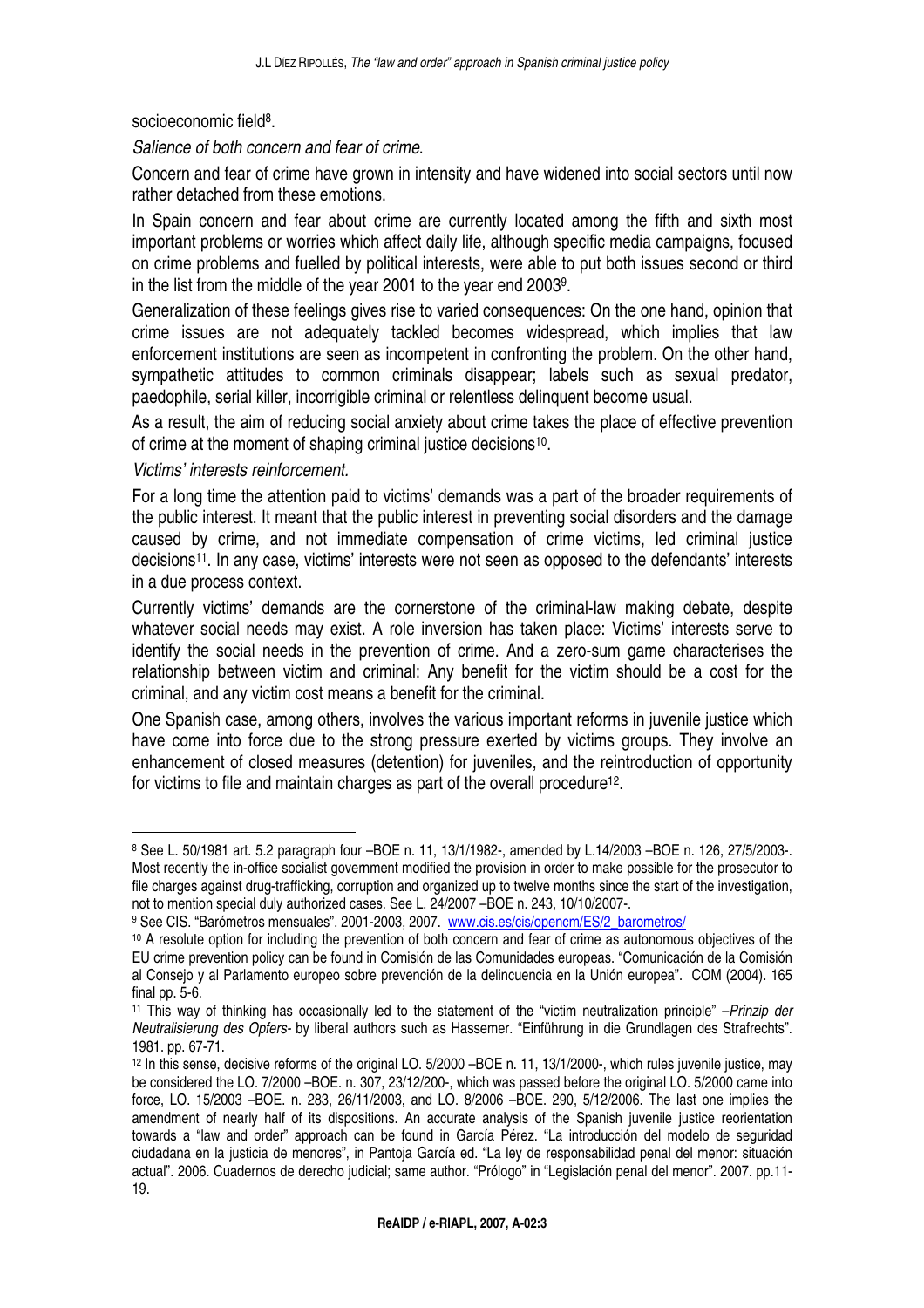#### Populism and politicization.

There is no doubt that experts are discredited: Scholars' theoretical reflections on crime, which were once considered incomprehensible, are now seen by influential social agents as not even worthy of comprehension The judiciary is perceived as a collective whose decisions often contradict common sense. Prison and probation officers are seen as promoting prisoners' welfare primarily to make their own jobs easier.

Only police experts retain credibility: A recent Spanish survey about the most valued social institutions showed that the three police forces –guardia civil, policía nacional and policía localwere placed by public opinion in the first, third and fifth place, respectively, of a total of fifteen Spanish institutions. The judiciary was placed in the fifteenth and last place<sup>13</sup>.

By contrast, daily mainstream representations of popular experiences and perceptions of crime serve as definitive criteria in confronting the crime phenomenon. Carriers of the necessary knowledge are media, victims' pressure groups and, once and for all, the populace.

Of course, politicians have quickly discovered this change in social mood, and have taken advantage of its voting power: They promote legal reforms immediately connected with popular demands, and devote a lot of effort to make sure that criminal expertise does not interfere in this profitable liaison between politics and populace<sup>14</sup>.

This discrediting of expertise is reflected in recent legal decisions: New 2003 Spanish legal reforms pursue to restrict judiciary sentencing discretion, or to prevent prison officers from the use of discretionary rules concerning open prison regime or conditional release<sup>15</sup> .

#### A reassessment of punishment.

 $\overline{a}$ 

To put it plainly, vengeful feelings among both victims and society are considered important.

It brings to the fore two new perspectives about criminals: First of all, rehabilitation is seen by the population as an undeserved favour made to the criminals. And that is so, despite the fact experts now agree that rehabilitation efforts can bring significant benefits. Only programs for drugaddiction, and rehabilitation programs which do not involve a shortening of the prison period, are widely accepted by public opinion.

Added to that, explanations of crime based on socio-structural causes are substituted by rationalchoice understandings of criminal behaviour.

As a consequence, recent Spanish penal reforms have involved a very significant toughening of prison penalty provisions:

Since 2003, for the first time in our legal system, prison sentences can effectively keep a person up to 40 years in prison<sup>16</sup>. A period of time never reached before, not even during the Franco dictatorship -notwithstanding the then-existing death penalty provision, rarely applied from the

<sup>13</sup> See the survey carried out by Instituto Opina at the end of 2003 on behalf of newspaper El País, in Diario El País. 6/12/2003.

<sup>14</sup> Specially remarkable were the succession of parliamentarian irregularities that prevented the scrutiny of the House of the Representatives in some questionable but popular legal reforms. This was done by submitting those provisions, as last minute amendments, to laws concerning other issues in the second reading chamber, the Senate. That was the case of the introduction of two new paragraphs in the Penal Code, punishing the organization of referenda by autonomous governments about issues related with territorial self-determination of some Spanish regions. See González Cussac. "La contrarreforma penal de 2003. Nueva y vieja política criminal". 2003. Revista xuridica galega. pp. 19-21, 32.

<sup>15</sup> See LLOO. 11/2003 –BOE n. 234, 30/9/2003- and 15/2003 –BOE n. 283, 26/11/2003-. About the increasing deprivation of the judiciary and prison officers' discretionary powers in Spanish criminal law, see Maqueda Abreu. "Crítica a la reforma penal anunciada". 2003. Jueces para la democracia n. 47. p. 49.

<sup>16</sup> See provisions of arts. 76 –concurrence of crimes- and 78 –"truth in sentencing"- of the Spanish Penal Code, introduced by LO. 7/2003 –BOE n. 156, 1/7/2003-. The original version of 1995 Spanish Penal Code established a maximum of 30 years imprisonment, eligible in any case for good time reductions.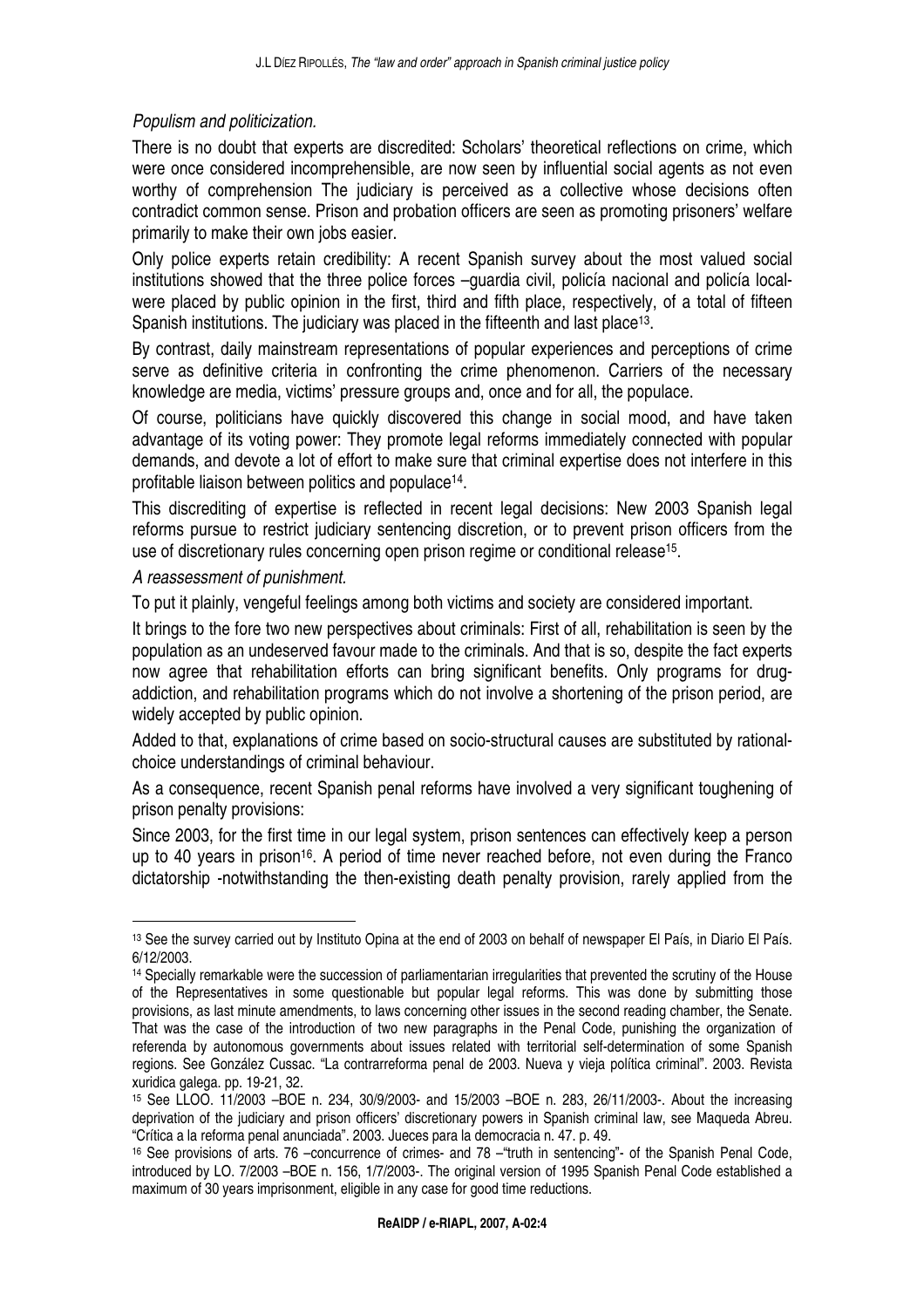#### Sixties.

Also the accessibility of open prison regimes, temporary leave or conditional release on parole has become much more difficult<sup>17</sup>.

Intermediate sanctions, such as community service, day-fines, and treatment on parole have lost ground to prison<sup>18</sup>, while, at the same time, short-time prison penalties, from 3 to 6 months, have been re-established<sup>19</sup> .

Last but not least, varied public administrations, from municipal to regional and national levels, though not empowered to criminal law enforcement, overtly pledge to file suits directly against certain types of criminal behaviour, such as domestic violence, sexual assaults…notwithstanding the absence of victim consent<sup>20</sup>. And, as if that were not enough, some regional governments additionally are intending to make public lists of domestic or sexual criminals<sup>21</sup>.

Absence of mistrust in law enforcement agencies.

I have already pointed out that one of the main goals of a liberal approach is to take into account the public's deeply rooted mistrust in the fair deployment of power by law enforcement agencies.

But such social attitude is rapidly changing, in a manner that has few precedents in modern democratic societies: The public is prepared to give up some legal guarantees for protection of individual rights against abuses from the State, if it is promised a more effective crime prevention and prosecution. In other words, law abiding citizens do not feel concerned about the abuses public authorities can commit while enforcing the law.

This attitudinal change makes legal reforms possible which only a few years ago were unthinkable: Pervasive video surveillance in public spaces, simplified adoption of personal and material precautionary measures, lengthening of preventive detention and lessening of its requirements, fast track criminal procedures… <sup>22</sup> .

## **III. Positioning and strategies.**

 $\overline{a}$ 

It cannot be denied that these social and legal phenomena, among others, are favouring the consolidation of a "law and order" approach within our countries.

If we want to confront this new approach to criminality, we should first ask ourselves about the mistakes that the liberal approach may have made in recent times. In my opinion, the key failure

<sup>17</sup> See, specially, provisions of arts. 36, 78 and 90-93 of the Spanish Penal Code, modified by LO. 7/2003 –BOE n. 156, 1/7/2003-.

<sup>&</sup>lt;sup>18</sup> An analysis of the implementation of the different types of penalties in the Spanish sentencing system shows an ever increasing role of imprisonment since the 1995 Spanish Penal Code was passed. See Díez Ripollés. "La política criminal en la encrucijada". 2007. B de F. pp. 41-52. Useful references also in Cid Moliné., "The Penitentiary System in Spain". Punishment and Society. n.7 2005.

<sup>19</sup> See art. 36 of Spanish Penal Code, according to the reform introduced by LO 15/2003 -BOE n. 283, 26/11/2003-. Original version of 1995 Spanish penal Code banned any prison penalty of less than six months.

<sup>20</sup> See art. 16 of L.5/2001, Prevention of Domestic Violence and Protection of Battered Women Act, which has been enacted by Castilla-La Mancha autonomous government. See also art. 16 ter of L. 22/2002 –amended by L. 12/2003-, passed by the Navarran autonomous government.

<sup>21</sup> This is the case of Castilla-La Mancha autonomous government. See references in Silva Sánchez. "La expansión del derecho penal. Aspectos de la política criminal en las sociedades posindustriales". 2nd edition. 2001. p. 147. Legal objections derived from LO. 15/1999 –BOE n. 298, 14/12/1999-, on Personal Data Protection, later on restricted the initiative to an annual and public report presented to the autonomous parliament, where all the sentences concerning domestic violence are included unabridged. See art. 11 and Additional Provision of the above mentioned L.5/2001 of Castilla-La Mancha autonomous government.

<sup>22</sup> See, respectively, LO. 4/1997 –BOE n. 186, 5/8/1997- on video surveillance, L. 27/2003 –BOE n. 183, 1/8/2003 and LO. 1/2004 –BOE n. 313, 29/12/2004- on measures against gender violence, LO. 13/2003 –BOE n. 257, 27/10/2003- and 15/2003 –BOE n. 283, 26/11/2003- on preventive detention, LO. 8/2002 –BOE n. 258, 28/10/2002 on fast track criminal procedures.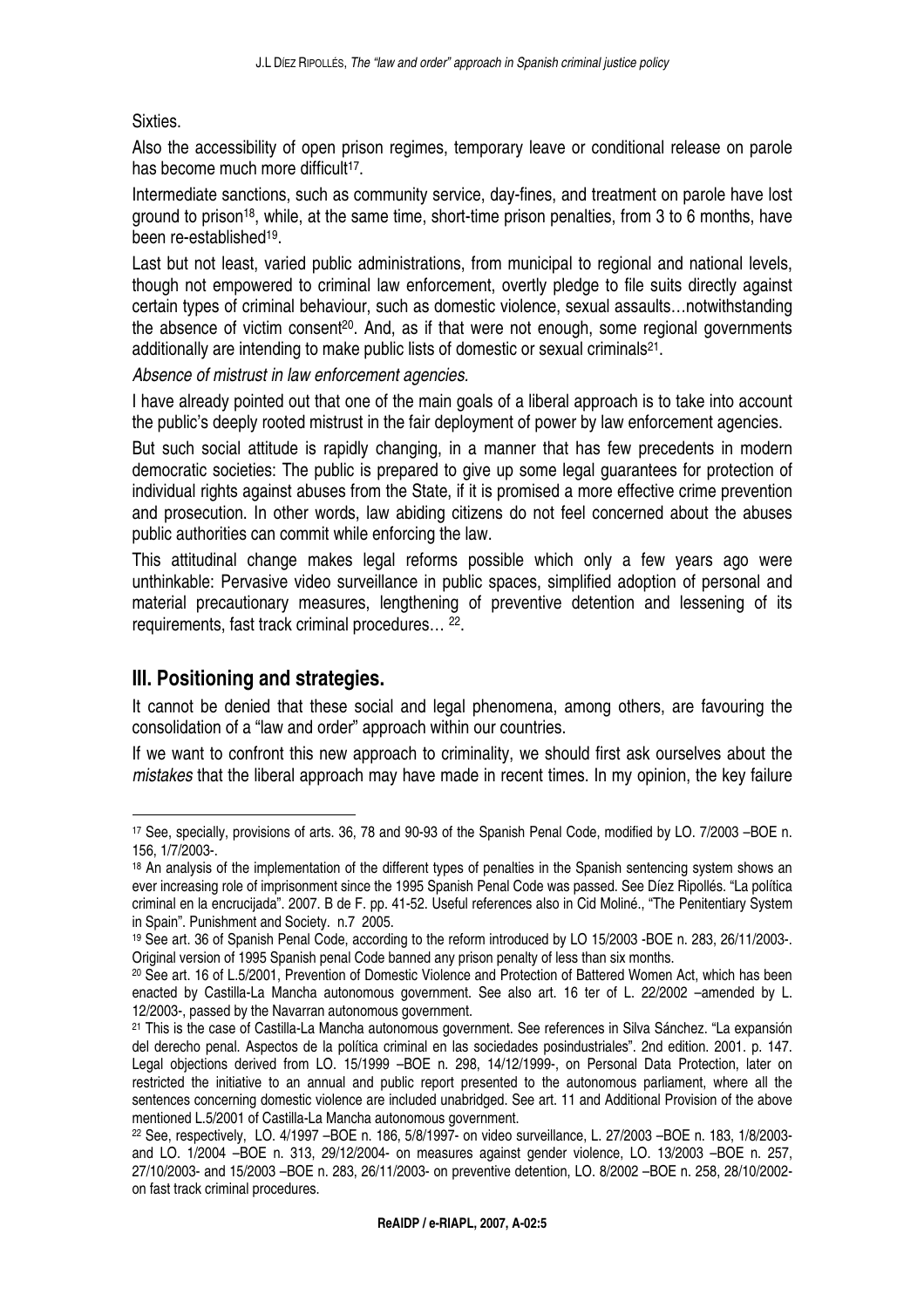of the liberal approach has been its resistance to rethink some principles, despite new emerging and unavoidable social needs.

In this sense, we can identify three relevant themes:

First of all, we should highlight its disregard for any empirical data that might shed some light on the current reality of criminality, criminals and social control. It is so, because the liberal approach sees itself as firmly established on principles, and it does not feel obliged to question those principles in accordance with the changes society undergoes. But social facts and attitudes are ever-changing, and, ultimately, ignorance about what is really happening in society is costly. A good Spanish example is the case of the enhanced social concern about domestic violence and the populist reforms it has entailed $23$ .

Secondly, the liberal approach has persistently defended a minimal use of criminal law –principle of restricted intervention-, which has promoted the idea that other types of social intervention should be tried and exhausted before turning to criminal law-making and its implementation. This way of thinking, no matter how relevant this principle certainly is for the configuration of a rational criminal justice policy, has been repeatedly used to systematically disqualify any attempt to expand criminal law to address new problems and conflicts. Nonetheless some legal reforms, previously discarded by academia, have demonstrated a significant impact in reducing emergent types of criminality. This is the case, in Spain, of the ETA sponsored public disorders, also socalled "street terrorism", which have been effectively tackled through a stricter and wider punishment of those behaviours<sup>24</sup>.

Finally, the usual criminal law discourse focuses predominantly on topics concerning the rational and predictable interpretation of the criminal law. As a result, there is a very well built theory of criminal liability at disposal of the judiciary, but the task of criminal law-making has been disparaged, described pejoratively as nothing more than political activity without scientific status. This incomprehensible, if not irresponsible, stand of criminal law theorists has given rise to a criminal law-making process, which is deprived of any theoretical frame and rational constraints. Under these circumstances the legislative body feels free to undertake any legislative initiatives, solely driven by its electoral interests, taking opportunistic advantage of any event which can offer voting power, and with disregard for the logic of the decision. It is surprisingly overlooked by criminal law scholars how a rational interpretation of the law assumes a rational law-making<sup>25</sup>.

After recognizing our errors and omissions, maybe we should adopt a resistance position, waiting for better times. It is true that we are experiencing all over Europe a decline of the welfare state, which makes it difficult to distinguish between conservative and progressive policies. In this context of exacerbated individualism any structural explanations of criminal behaviour cannot make headway in the face of simplistic rational choice explanations. According to this argument, we can do nothing else but wait until the negative consequences of these antisocial policies become evident and they are reversed.

Nevertheless, even if this is a good characterisation of the current Spanish situation, we should not be too optimistic: There is no sign of an influential political force questioning the law and order approach. The socialist party –PSOE- has embraced the propositions of the so-called "left realism" and, together with its British, Dutch and other European counterparts, has abandoned its

<sup>&</sup>lt;sup>23</sup> See, besides the above mentioned L. 27/2003 and LO. 1/2004, other reforms of the Spanish Penal Code on domestic violence, through LO. 14/1999 –BOE n. 138, 10/6/1999- and LO. 11/2003 –BOE n. 234, 30/9/2003-.

<sup>&</sup>lt;sup>24</sup> See article 577 of the Spanish Penal Code after its reform by LO. 7/2000 –BOE n. 307, 23/12/2000-. See also arts. 9, 10 and 11 in LO. 5/2000 –BOE n.11, 13/1/2000-, Juvenile Delinquency Act, after its reform by LO. 7/2000 –see above- and by LO. 8/2006 –BOE n. 290, 5/12/2006-.

<sup>&</sup>lt;sup>25</sup> See a resolute attitude for devoting efforts to analyse the ongoing criminal law-making process in our societies as well as to the building of a prescriptive theory for criminal law-making, in Díez Ripollés. "La racionalidad de las leyes penales". op. cit.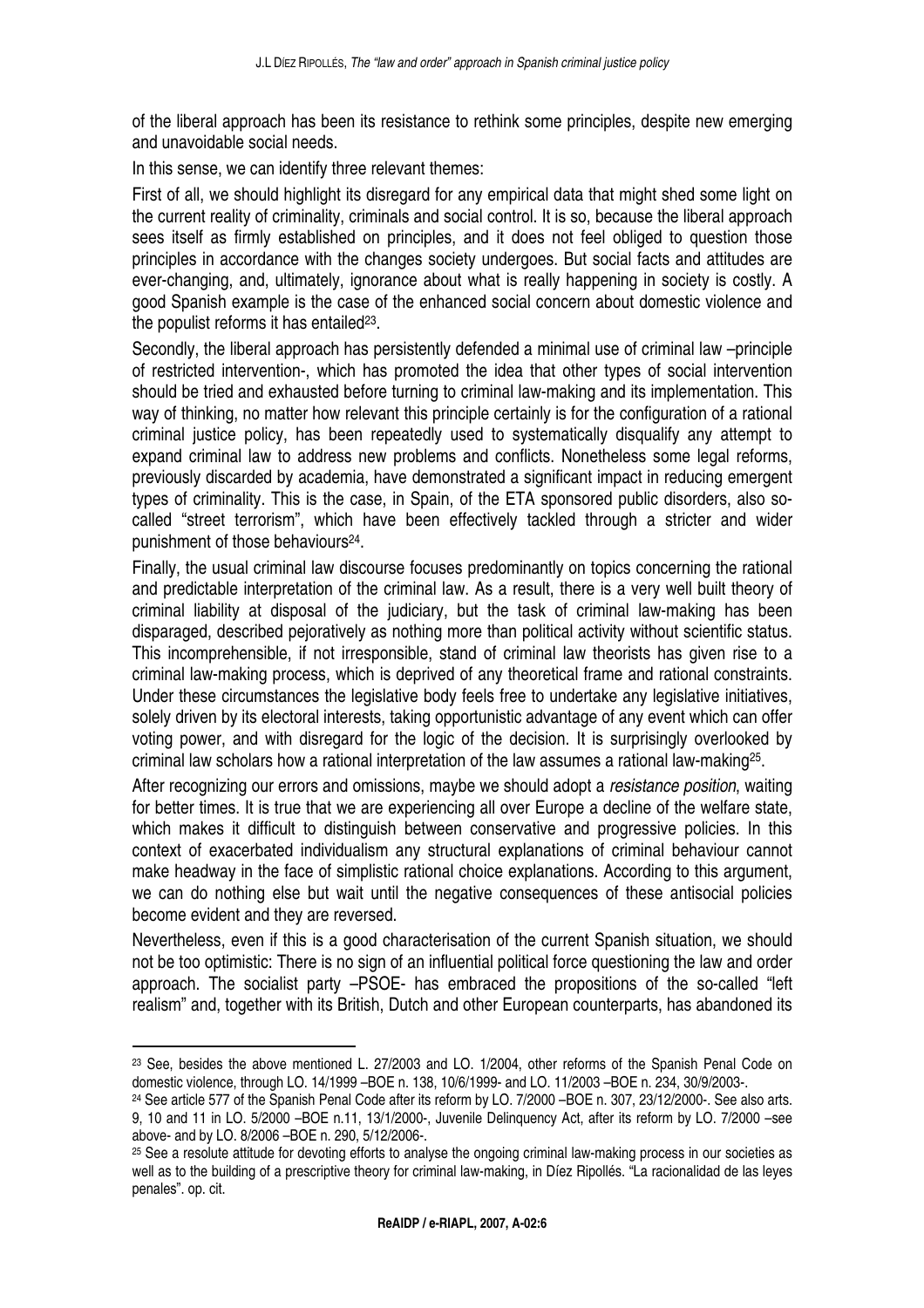traditional policy focused on the social roots of criminal behaviour26. On the contrary, it emphasizes the fight against its symptoms, that is to say, the criminality itself.

In any case, the resistance position has two important tasks to fulfil:

It is necessary to react vigorously against appeasement analyses which are trying to legitimate the law and order approach within theoretical thinking. The so-called "criminal law for enemies", which denies the character of a citizen, and consequently the right to legal safeguards and humanitarian penalties, to any criminal who commit certain types of felonies –terrorism, organised crime, violent crimes, recidivist street crime-, is the best example<sup>27</sup>.

At the same time we should unmask the standard-bearer of the law and order ideology:

First the media, which has discovered the enormous audience potential of crime news, and does not feel embarrassed about exaggerating the real occurrence of criminality and to misguide social perceptions<sup>28</sup>.

Secondly, the community itself, whose common-sense opinions have been so celebrated that it has come to the conclusion that solely the "man-in-the-street" "tough on crime" perspective is the right way to confront criminality.

And thirdly, professional politicians, who are not public opinion-makers any more, have become instead primarily carriers of a public opinion which has been shaped apart from their influence, in the shifting sands of social fears and commercial interests. Their efforts to be in power prevent them from placing their beliefs in front of their electoral interests.

In search of explanations for this rather sudden transformation of the criminal justice policy paradigm, I would like to suggest that the law and order ideology is only a curtain which veils a range of social anxieties of much more significance:

A key anxiety is connected to the *dismantling of the welfare state:* In Spain, recent labour reforms have transformed 30% of all the jobs into precarious employment –with an average duration below 90 days –, public expenditures on health and education are clearly below the mean of EDCO countries, and families need to invest 50% of their income to afford the mortgage of their property dwelling<sup>29</sup>.

It means that many aspirations, particularly among young people, are being frustrated. Thus, it is unrealistic to demand from those social sectors directly affected by personal instability and lacking in any social support any understanding of criminal behaviour. On the contrary, criminals are seen as unscrupulous citizens, who try to achieve the same goals orderly citizens pursue, but by taking advantage of their disregard for the law.

And the same time, those social sectors which have been favoured by this socioeconomic

<sup>26</sup> A good example is the PSOE´s 2004 electoral program on criminal justice policy matters, which eventually gave the socialists the victory in that year's general elections: The chapter devoted to Crime and Security goes along 10 pages. After some general considerations, the first part focuses on solidarity and social cohesion initiatives as a means to counteract social exclusion based criminality; accordingly it describes in less than a page six general proposals aimed at improving social inclusion, none of them minimally specified. The second part deals in four and a half pages the implementation of a new model of policing and it is plenty of precise measures and commitments to make it possible. The rest of the program, devoted to penitentiary policy, mentions ten initiatives, four alone of which deal with the implementation of treatment programs or intermediate sanctions. See, Partido socialista obrero español. "La democracia de los ciudadanos y ciudadanas. La España plural. La España constitucional". 2004.

<sup>&</sup>lt;sup>27</sup> This theoretical trend has in Jakobs its main proponent. See Jakobs. "Bürgerstrafrecht and Feindstrafrecht", in Hsu/Yu-Hsiu eds. "Foundations and Limits of Criminal Law and Criminal Procedure". 2003. In a similar, but more nuanced sense, Silva Sanchez. "La expansión del derecho penal. op. cit.

<sup>28</sup> An illustrative analysis of the media influence in Spanish social perceptions of crime can be found in Soto Navarro. "La delincuencia en la agenda mediática". Revista española de investigaciones sociológicas. 2005.

<sup>&</sup>lt;sup>29</sup> See the figures included in a series of reports in "Diario El País", published on 25/1/2004, 26/1/2004, 27/1/2004, 30/1/2004, 31/1/2004, 12/2/2004 (Andalucía edition). See a more detailed approach, corroborating the figures, in Navarro. "El subdesarrollo social de España. Causas y consecuencias". 2006. pp. 25-119.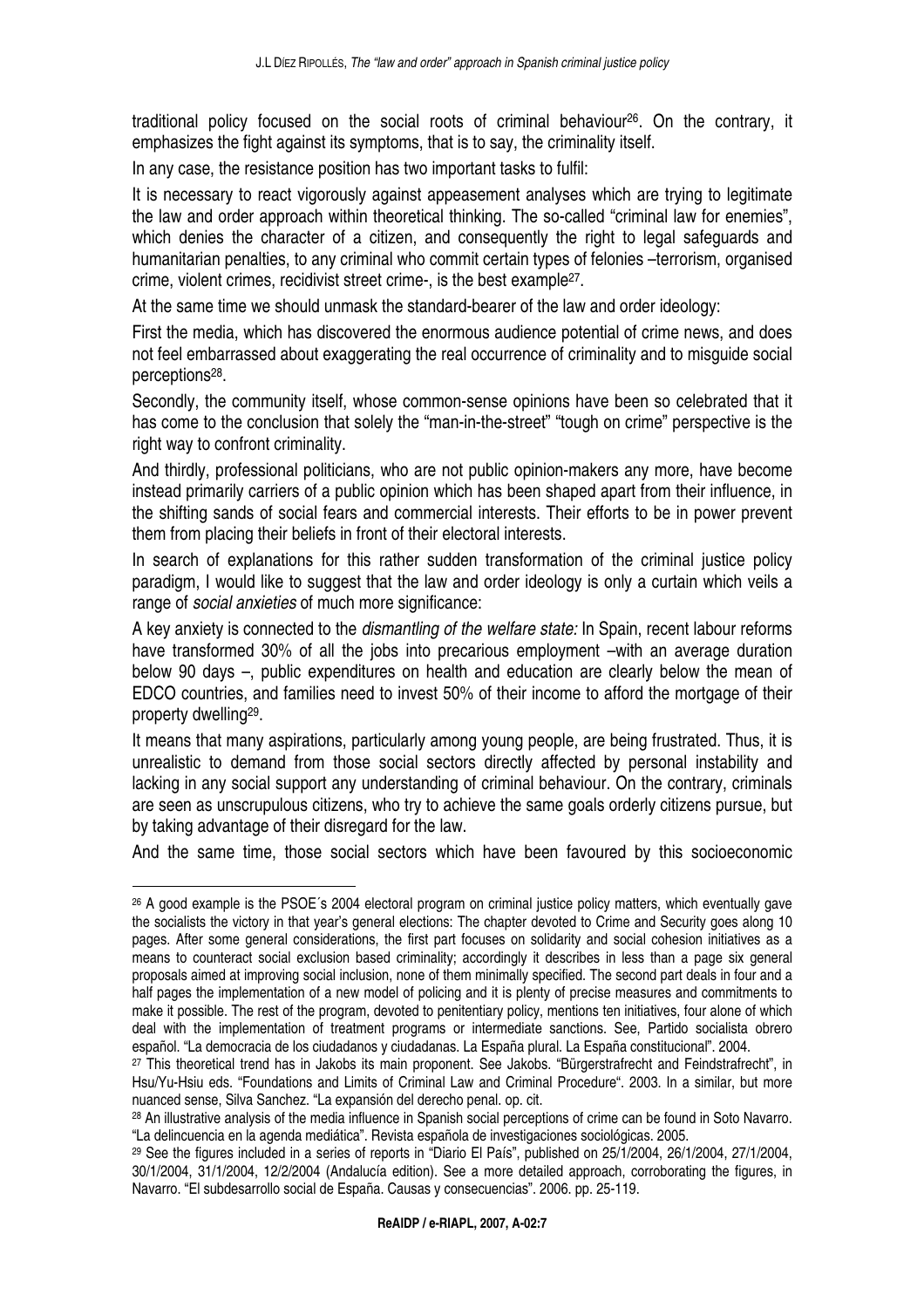development look at deviant behaviour as an aftermath of an insufficient adaptation of some groups to the new social reality.

A second concern is related to the current movement towards a *global society*: This passage is felt as a spontaneous phenomenon, which lacks any intentional control by the social agents, and leads society in unpredictable directions. The personal insecurity generated by this movement to globalization is changing some social attitudes:

In the first place, this includes a withdrawal into community identities, which seem to offer a solid ground in the face of an increasingly unrecognizable society. Spain has become 2006 the second migrant receiver country in the world, only behind the USA. Having a 2006 population of 45 millions, Spain received from 1999 to 2006 4.5 millions immigrants<sup>30</sup>.

Secondly, adherence to a practice of social exclusion which, by means of stigmatization of alien groups, tries to restore lost confidence among individuals and their friends and family.

The law and order approach allows for the appeasement of these uncertainties: It is well founded on values apparently beyond debate, makes a clear distinction between orderly citizens and criminals, advocates severity against outsiders and aliens, and tends to ignore social inequalities.

In saying all this, something is clear: The social and legal debate on criminal justice policy does not move to and fro between positions favouring either more or less guarantees to be respected while law enforcement. The discussion turns instead on the most effective approach to prevent criminality and the fears it produces

Consequently the alternative to the law and order approach is not the liberal approach but a welfarist approach: This approach should be in a position to secure more effective crime prevention through socially-based policies than by means of simple repressive policies<sup>31</sup>.

And it is able to do it:

 $\overline{a}$ 

The law and order approach implies an ingenuous, naïve confrontation with common criminality, focused on the symptoms of a wide range of social problems and unable to look further than a short-term analysis<sup>32</sup>.

The welfarist approach means an expertise-based confrontation with criminality, conscious of its complexity, focused on the social causes which mostly explain it, and prepared to wait for long enough for social reforms to take place.

Notwithstanding, any criminal justice policy approach should recognise that public order is a value in itself, and no long-term social policy can be achieved in a climate of social disorder and ubiquitous violation of law.

But the effectiveness of the welfarist approach must be proven, or at least be made more credible than the alternative, and in doing this you need more than claims about ideological adherence to this approach: You have to document the negative consequences of the law and order approach and its foreseeable, if not current, failure. Of course, it will be also necessary to test any welfarist proposal from the standpoint of its efficacy and effectiveness.

It means that our usual principled discourse must be complemented by considerations and predictions supported by empirical data. That is the only way criminal policy expertise can recover its lost power to convince.

In any case, principles should keep their privileged position:

<sup>30</sup> See references in "Segundo anuario de la comunicación del inmigrante en España". www.etniacomunicacion.com , and "Demografía y población. Cifras de población" Instituto nacional de estadística –INE-, www.ine.es/inebase .

<sup>31</sup> See in the same direction, Beckett-Sasson. "The Politics of Injustice. Crime and Punishment in America". 2nd edition. 2004. pp. 7-8, 45-72, 189-204.

<sup>32</sup> On the confrontation between the volitive and the structural point of view about crime, see Scheingold. "The Politics of Street Crime. Criminal Process and Cultural Obsession". 1991. pp. 4-28.